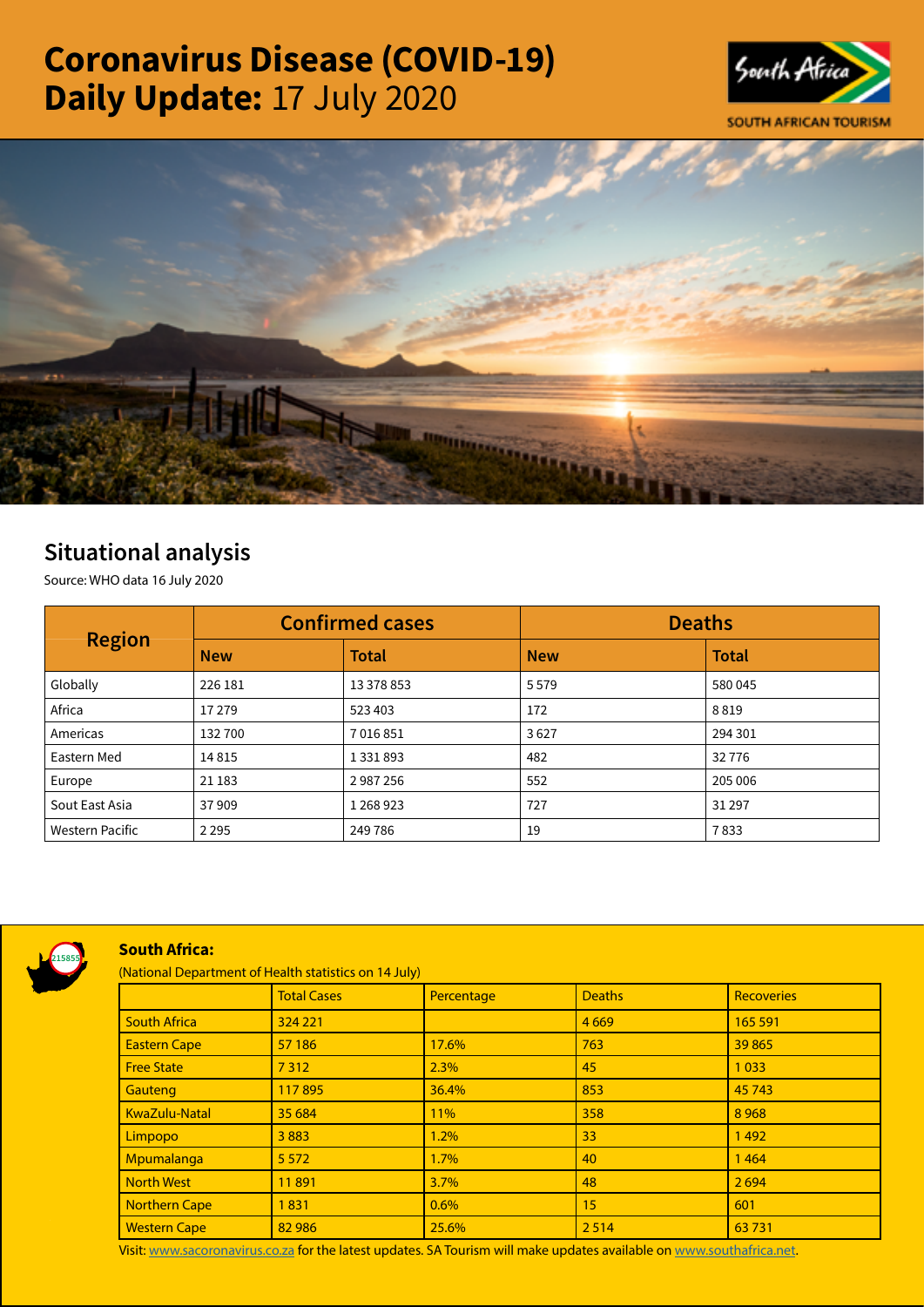## SOUTH AFRICA NEWS

#### TOURISM RELATED ARTICLES

- [Cape Town Tourism recently conducted a survey across the country to assess the lockdown's effect on consumers. The survey](https://www.businesslive.co.za/bd/economy/2020-07-16-pricing-will-be-key-in-driving-tourism-recovery/)  [shows that even when national and international travel opens up, it will take a while for the sector to recover as consumers](https://www.businesslive.co.za/bd/economy/2020-07-16-pricing-will-be-key-in-driving-tourism-recovery/)  [have little or no disposable income to use on leisure travel due the financial knock-on effect of the pandemic. Of the 5,485](https://www.businesslive.co.za/bd/economy/2020-07-16-pricing-will-be-key-in-driving-tourism-recovery/)  [responses received, 24% of respondents said that they had disposable income and only 5% would consider spending that](https://www.businesslive.co.za/bd/economy/2020-07-16-pricing-will-be-key-in-driving-tourism-recovery/)  [income on leisure travel](https://www.businesslive.co.za/bd/economy/2020-07-16-pricing-will-be-key-in-driving-tourism-recovery/)
- [New report reveals many SA travellers won't have money for post-Covid-19 travel. Cape Town Tourism released the first in a](https://www.iol.co.za/travel/travel-news/new-report-reveals-many-sa-travellers-wont-have-money-for-post-covid-19-travel-51065330)  [series of reports which highlights the impact that Covid-19 and the lockdown has had on consumers. The report takes a deep](https://www.iol.co.za/travel/travel-news/new-report-reveals-many-sa-travellers-wont-have-money-for-post-covid-19-travel-51065330)  [dive into the macroeconomic and socioeconomic factors of Covid-19 on South African consumers and the travel industry](https://www.iol.co.za/travel/travel-news/new-report-reveals-many-sa-travellers-wont-have-money-for-post-covid-19-travel-51065330)
- Are South African holidays way too expensive for locals? When they choose destinations, affordability is key. They want great [experiences at affordable prices, which they often get at international destinations. This is something that local tourism](https://www.iol.co.za/travel/south-africa/are-south-african-holidays-way-too-expensive-for-locals-51063902)  [business should revisit post-Covid-19, especially since local travel would be first to resume](https://www.iol.co.za/travel/south-africa/are-south-african-holidays-way-too-expensive-for-locals-51063902)
- [The City Lodge Hotel Group \(CLHG\) and The Bespoke Amenities Company \(TBAC\), will launch an all-new range of bathroom](https://www.iol.co.za/travel/travel-news/hotel-group-to-strip-out-single-use-plastic-from-guest-rooms-with-new-bathroom-range-51066743)  [amenities that will strip out single-use plastic from guest bedrooms](https://www.iol.co.za/travel/travel-news/hotel-group-to-strip-out-single-use-plastic-from-guest-rooms-with-new-bathroom-range-51066743)
- [A recent survey conducted by the Flight Centre Travel Group showed that South Africans are ready to travel again. 86 percent](https://www.iol.co.za/travel/travel-news/survey-reveals-south-africans-are-itching-to-travel-51112861)  [of respondents would consider travelling to a perceived safe destination in 2020/2021. International travel versus local travel](https://www.iol.co.za/travel/travel-news/survey-reveals-south-africans-are-itching-to-travel-51112861)  [was neck and neck with 43 percent of South Africans saying that they would be comfortable travelling internationally](https://www.iol.co.za/travel/travel-news/survey-reveals-south-africans-are-itching-to-travel-51112861)
- [Tourism KwaZulu-Natal revealed that KZN hotels, holiday resorts, casinos and restaurants have embraced a can-do attitude in](https://www.iol.co.za/travel/south-africa/kwazulu-natal/revamped-hotels-and-virtual-campaigns-heres-how-kzn-hopes-to-woo-tourists-post-covid-19-51057505)  [the face of the adversity wreaked by the coronavirus pandemic as part of its 360-degree Tourism Recovery Marketing Strategy,](https://www.iol.co.za/travel/south-africa/kwazulu-natal/revamped-hotels-and-virtual-campaigns-heres-how-kzn-hopes-to-woo-tourists-post-covid-19-51057505)  [an initiative aimed to attract lost prospects in time for the approaching summer season. While people can't travel due to South](https://www.iol.co.za/travel/south-africa/kwazulu-natal/revamped-hotels-and-virtual-campaigns-heres-how-kzn-hopes-to-woo-tourists-post-covid-19-51057505)  [African travel restrictions, the organisation hopes to keep people interested in the province](https://www.iol.co.za/travel/south-africa/kwazulu-natal/revamped-hotels-and-virtual-campaigns-heres-how-kzn-hopes-to-woo-tourists-post-covid-19-51057505)
- The Western Cape has launched the Tourism Product Development Fund, which commits R5m (€263 335) to support new [or existing tourism experiences in the province. Western Cape Minister of Finance and Economic Opportunities, David](https://www.tourismupdate.co.za/article/western-cape-launches-tourism-development-fund)  [Maynier, said product and market diversification were of great importance now as tourism businesses tried to build resilience,](https://www.tourismupdate.co.za/article/western-cape-launches-tourism-development-fund)  adding that offering tourism experiences that differentiate the Western Cape from other destinations would be important to [economic recovery](https://www.tourismupdate.co.za/article/western-cape-launches-tourism-development-fund)
- The banning, again, of alcohol all of it this week knocked an already-reeling hospitality industry for six, and has brought an outpouring of grief and heartache as hundreds of thousands of workers have lost their jobs, and many restaurants face [permanent closure, and bankruptcy. And that's before we factor in the export losses for our wine farms](https://www.dailymaverick.co.za/article/2020-07-17-battered-bruised-dry-and-ready-to-fight/#gsc.tab=0)
- [To take "leisure" bookings or not to take "leisure" bookings ... that, for much of the travel sector, has been this month's burning](https://www.timeslive.co.za/sunday-times/lifestyle/travel/2020-07-17-lockdown-travel-rules-can-i-go-on-holiday-if-i-dont-leave-my-province/)  [question. Now, after weeks of confusion and one extreme case of flip-flopping, the ministry of co-operative governance and](https://www.timeslive.co.za/sunday-times/lifestyle/travel/2020-07-17-lockdown-travel-rules-can-i-go-on-holiday-if-i-dont-leave-my-province/)  [traditional affairs has laid down the law: leisure travel is NOT allowed under the relaxed level 3 regulations](https://www.timeslive.co.za/sunday-times/lifestyle/travel/2020-07-17-lockdown-travel-rules-can-i-go-on-holiday-if-i-dont-leave-my-province/)
- [The South African government has provided its commitment to support and source the funding of R10.3 billion needed](https://www.moneyweb.co.za/news/south-africa/government-commits-to-funding-a-restructured-saa/)  [to restructure South African Airways \(SAA\). A letter of support, in which government makes this commitment to raise the](https://www.moneyweb.co.za/news/south-africa/government-commits-to-funding-a-restructured-saa/)  [requisite funding was signed by both the Minister of Finance Tito Mboweni and the Minister of Public Enterprises Pravin](https://www.moneyweb.co.za/news/south-africa/government-commits-to-funding-a-restructured-saa/)  [Gordhan on July 15, the deadline set in the business rescue plan. Government has committed to mobilising funding for the](https://www.moneyweb.co.za/news/south-africa/government-commits-to-funding-a-restructured-saa/)  ["short, medium and long term requirements to create a viable and sustainable national airline"](https://www.moneyweb.co.za/news/south-africa/government-commits-to-funding-a-restructured-saa/)